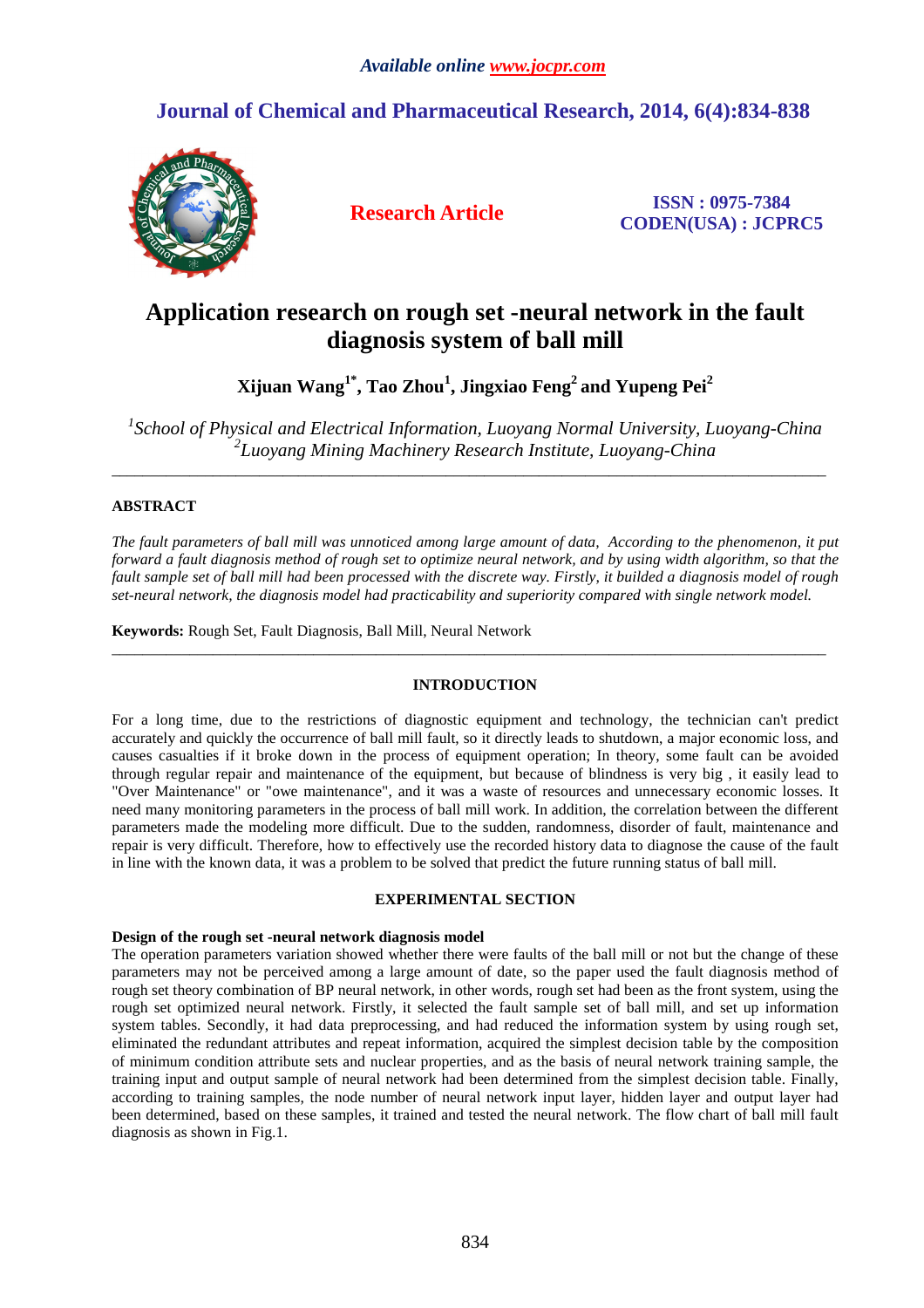

**Fig. 1. The flow chart of ball mill fault diagnosis**

## **Fault diagnosis process of ball mill Ball Mill Fault Sample Set**

The ball mill had very huge job data, so in some selection fault attribute were regarded as the condition attribute of rough set, it need to apply the observation data of field sensors, instrumentation, etc, now it selected part of the fault data as fault sample sets, and had application research of the algorithm. Specific as follows:

Selection of ball mill fault: high pressure pipeline of feed end leakage, high pressure pipeline of discharge end leakage, low voltage tube leakage, pinion-gear lubrication piping leakage, high pressure pump failure, low pressure pump failure, pinion-gear pump failure, lubricating oil dirty, cooling system failure, as the decision attribute of rough set, these were denoted by  $(1, 2, 3, 4, 5, 6, 7, 8, 9)$ , respectively.

Selection of real-time parameters when the fault happened: main bearing temperature of feed end, main bearing temperature of discharge end, pinion-gear bearing temperature, high oil pressure of feed end, high oil pressure of discharge end, low oil pressure, pinion-gear oil flow, hyperbaric pressure differential transmitter, low voltage pressure differential transmitter, pinion-gear pressure differential transmitter, as the condition attribute of rough set, these were denoted by(a, b, c, d, e, f, g, h, i, j), respectively. And it created the attributes decision table of ball mill parts fault sample sets, as shown in Tab. 1.

|               |    |    | Decision attribute |         |         |      |     |          |          |          |              |
|---------------|----|----|--------------------|---------|---------|------|-----|----------|----------|----------|--------------|
| Fault samples | a  | h  | c                  | đ       | e       |      | g   | h        |          |          |              |
| U1            | 63 | 35 | 32                 | $\cdot$ | 3.5     | 0.3  | 100 | $\Omega$ | $\theta$ | $\theta$ |              |
| U2            | 36 | 61 | 32                 | 3.9     | $1.0\,$ | 0.3  | 100 | $\Omega$ | $\Omega$ | $\theta$ |              |
| U3            | 36 | 35 | 32                 | 3.9     | 3.5     | 0.06 | 100 | $\Omega$ | $\Omega$ | $\theta$ | 3            |
| U4            | 36 | 35 | 63                 | 3.9     | 3.5     | 0.3  | 50  | 0        | $\theta$ | $\theta$ |              |
| U5            | 65 | 65 | 32                 | 0.8     | 0.9     | 0.3  | 100 | $\Omega$ | $\Omega$ | $\theta$ |              |
| U6            | 40 | 41 | 38                 | 3.9     | 3.5     | 0.07 | 100 | $\Omega$ | $\Omega$ | $\theta$ | h            |
| U7            | 36 | 35 | 65                 | 3.9     | 3.5     | 0.3  | 30  | 0        | $\Omega$ | $\theta$ |              |
| U8            | 65 | 66 | 67                 | 1.6     | .3      | 0.15 | 60  |          |          |          | $\circ$<br>δ |
| U9            | 64 | 65 | 66                 | 3.9     | 3.5     | 0.2  | 100 | 0        | O        | 0        |              |

**Table 1. The ball mill parts fault samples information table** 

## **Preprocessing of data**

(1) Discretization of data

The saved data of mill failure data acquisition system were continuous analogue, so the data need discretization before adopting the algorithm of rough set. The discretization can reduce the number of given continuous attribute values, the expression of discrete attributes were closer than the continuous attributes in knowledge. Discrete attribute were easier to understand, use and interpretation to users and experts. The paper used the method of data discretization were width algorithm: there used interval number were 6, the range of numerical attributes  $[X_{\min}, X_{\max}]$  had been divided 6 interval, and each interval had the same width, which were equal  $\left\langle X_{\min}, X_{\max} \right\rangle$  . Through analysis of fault sample data of mill, there had discretization to fault sample

information table with same width, after arrangement, as shown in Tab.2.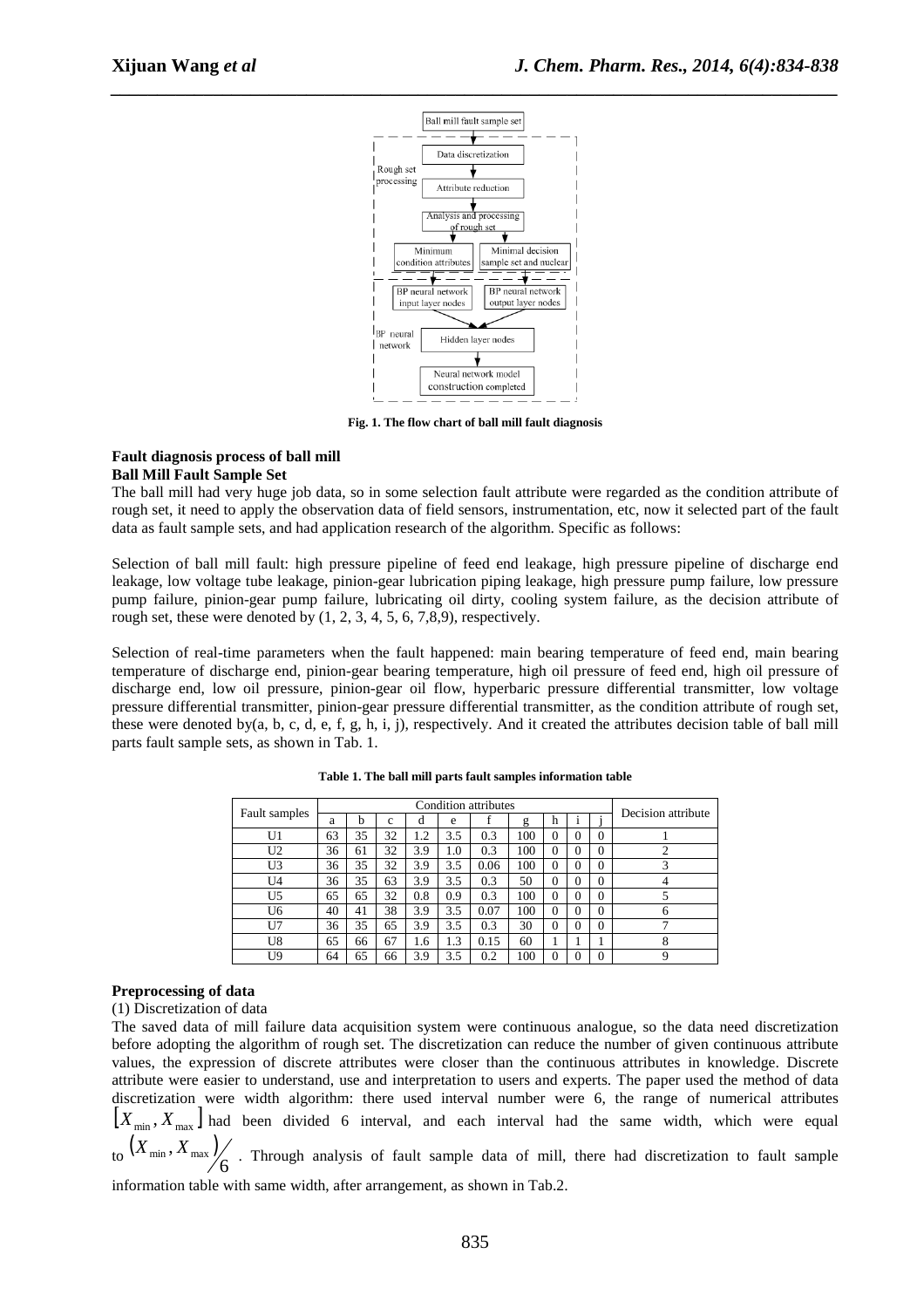| Fault samples  | Condition attributes |          |   |          |          |          |            |   |   |   | Decision attribute |  |
|----------------|----------------------|----------|---|----------|----------|----------|------------|---|---|---|--------------------|--|
|                | a                    | h        | c | đ        | e        |          | g          | h |   |   |                    |  |
| U1             | 5                    | $\Omega$ | 0 | 0        | 5        | 5        | 5          | 0 | 0 | 0 |                    |  |
| U <sub>2</sub> | 0                    | 4        | 0 | 5        |          | 5        | 5          | 0 |   | 0 | ◠                  |  |
| U3             | $\Omega$             | $\Omega$ | 0 | 5        | 5        | $\theta$ | 5          | 0 | 0 | 0 | 3                  |  |
| II4            | $\theta$             | $\theta$ | 5 | 5        | 5        | 5        |            | 0 | 0 | 0 |                    |  |
| U5             | 5                    | 5        | 0 | $\theta$ | $\theta$ | 5        | 5          | 0 | 0 | 0 |                    |  |
| U6             | $\theta$             |          |   | 5        | 5        | $\Omega$ | 5          |   | 0 | 0 |                    |  |
|                | $\Omega$             | $\Omega$ | 5 | 5        | 5        | 5        | 0          | 0 | 0 | 0 |                    |  |
| U8             | 5                    | 5        | 5 |          | $\Omega$ |          | $\bigcirc$ |   |   |   | $\Omega$<br>◠      |  |
| I TQ           | 5                    | ς        | c | c        | c        | 3        | c          |   |   |   |                    |  |

**Table 2. The ball mill parts fault samples information table after discretization** 

*\_\_\_\_\_\_\_\_\_\_\_\_\_\_\_\_\_\_\_\_\_\_\_\_\_\_\_\_\_\_\_\_\_\_\_\_\_\_\_\_\_\_\_\_\_\_\_\_\_\_\_\_\_\_\_\_\_\_\_\_\_\_\_\_\_\_\_\_\_\_\_\_\_\_\_\_\_\_*

### (2) Attribute reduction of rough set

Not all knowledge in the knowledge base were indispensable, at the same time, some knowledge was useless for knowledge decision, even it was redundant, it had counterproductive to the fault diagnosis of knowledge reasoning. There used reduction algorithm based on identifiability matrix.

If  $s = (U, R)$  was a information decision system, where *U* was domain, and  $U = \{x_1, x_2, \dots, x_n\}$ ; *R* was attributes combination, and  $R = A \cup D$ ,  $A = \{a_1, a_2, \dots, a_n\}$  was condition attributes; *D* was decision attribute.  $a_i(x_j)$  was the values of attribute  $a_i$  in the sample  $x_j$ . The definition of  $c_j$  was the element of line *i* column *j* in the identifiability matrix. *C* defined as follows:

$$
c_{ij} = \begin{cases} \{a \in A : a(x_i) \neq a(x_j)\} & D(x_i) \neq D(x_j) \\ 0 & D(x_i) = D(x_j) \\ -1 & a(x_i) \neq a(x_j) \text{ and } D(x_i) \neq D(x_j) \end{cases}
$$

where  $i, j \in [1, n]$ 

In order to introduce conveniently the reduction method, if *T* was the original decision table, *M* was the identifiability matrix of  $T$ ,  $A$  was the set of all condition attributes in the  $T$ ,  $S$  was the set of all condition attributes *B* . The item of the condition attribute combinations was 1 in the matrix shown: In addition to the attributes, other attributes without the distinguishing ability between the two records, that is to say, the attribute was nuclear attribute.

## **The construction of rough set and neural network diagnosis model**

The model used 3 layers BP neural network structure (that is: input layer, hidden layer and output layer), the goal was diagnosis for the ball mill failure. It builded BP neural network model with the fault samples of before and after rough set attribute reduction. Neural network training function was trained, its learning rate was variable in the process of training; learning function was the function based on gradient descent method: learned; the transfer function was log-sigmoid; the performance function was mean-variance function mse; the training number was 2000; the training error was 0.001; the learning rate was 0.08; the input layer were 15; the output layer were 3; the hidden layer had been selected 31 through the training. The training results of BP neural network before attribute reduction was shown in Fig.2. The fault samples (such as  $\{b, d, f, g, i\}$ ) after rough set attribute reduction built BP neural network model, the training results had been shown in Fig.3.



**Fig.2. The BP neural network before the attribute reduction**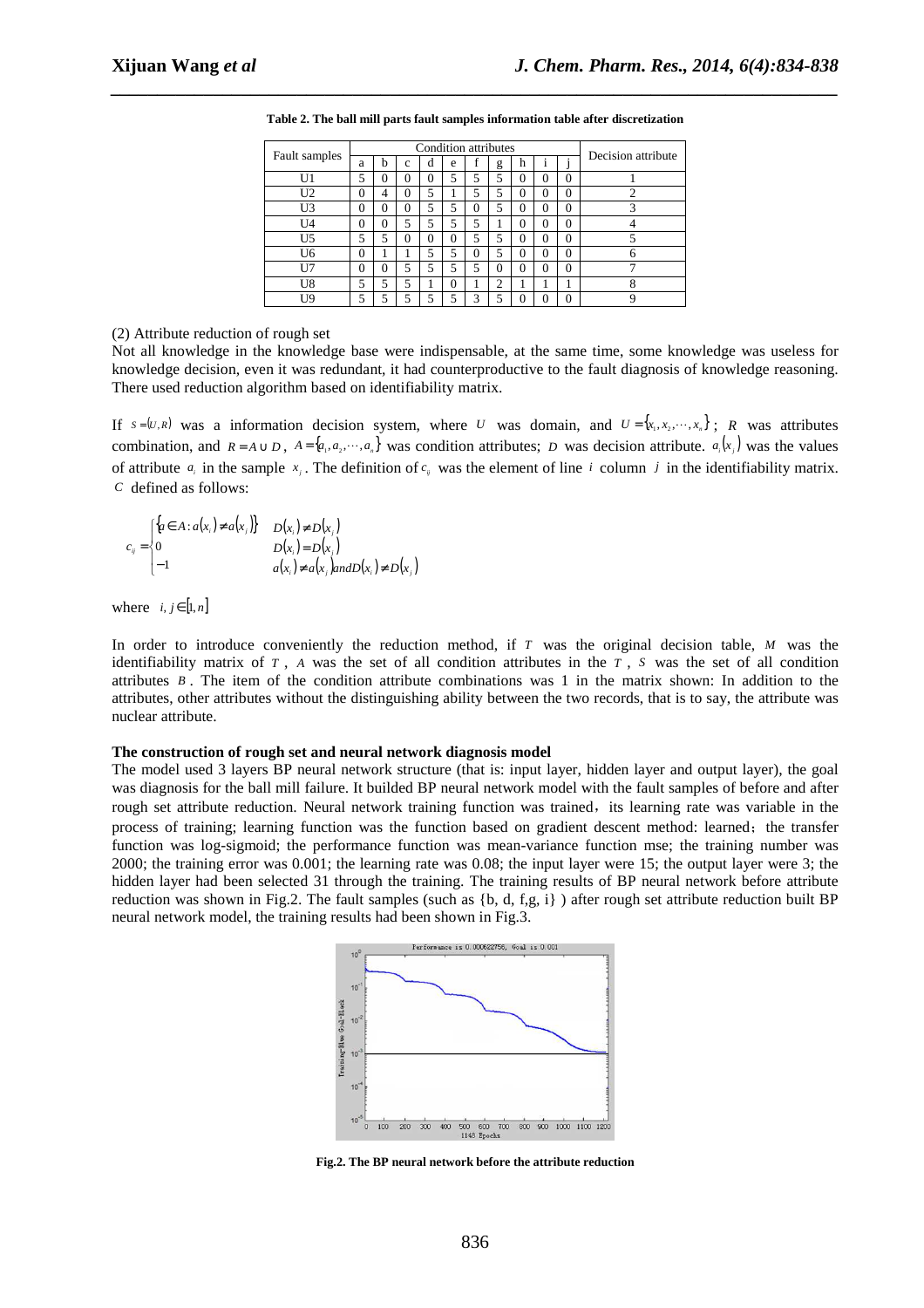

*\_\_\_\_\_\_\_\_\_\_\_\_\_\_\_\_\_\_\_\_\_\_\_\_\_\_\_\_\_\_\_\_\_\_\_\_\_\_\_\_\_\_\_\_\_\_\_\_\_\_\_\_\_\_\_\_\_\_\_\_\_\_\_\_\_\_\_\_\_\_\_\_\_\_\_\_\_\_*

**Fig.3. The BP neural network after the attribute reduction** 

As the training results of two pictures indicated, the results of classification were basic consistent, but according to the rough set algorithm reduction, the neural network of failure sample set training had change training parameters, that was: the training time decreased from 9.062s before the attribute reduction to 3.542s after the attribute reduction, the training number decreased from 1148 before the attribute reduction to 268 after the attribute reduction, the mean-square error reduced from 0.000622756 before the attribute reduction to 0.000452321 after the attribute reduction, on the whole, according to the rough set algorithm reduction, the neural network of failure sample set training had shorter training time, less training steps and higher training accuracy.

### **RESULTS AND DISCUSSION**

#### **The network training interface and fault diagnosis results of ball mill**

The weight and thresholds of the input layer, hidden layer and output layer with BP neural network before and after attribute reduction had been saved, it had the BP neural network knowledge base of fault diagnosis. Fig4 was the network training interface and fault diagnosis tables of ball mill, the failure data were input to the diagnostic table, set the fault threshold was 0.7, if the fault threshold greater than 0.7, the fault had been considered. From Fig4, it had fault that BP neural network fault diagnosis results before and after attribute reduction, and the fault were both pinion-gear lubrication piping leakage, but the fault diagnosis result of rough set combined with BP neural network were more accurate than the fault diagnosis result of single BP neural network.

| input layer                                                                                                              | hidden layer                             |                                                                                                                       |                                                            |                          |                                                                                                                                                    | output layer high oilpressure of feed end pinion-gear bearing temperature |  |  |  |
|--------------------------------------------------------------------------------------------------------------------------|------------------------------------------|-----------------------------------------------------------------------------------------------------------------------|------------------------------------------------------------|--------------------------|----------------------------------------------------------------------------------------------------------------------------------------------------|---------------------------------------------------------------------------|--|--|--|
| 15                                                                                                                       | 31                                       | 3<br>$\blacktriangledown$                                                                                             | 2.6                                                        |                          | 40                                                                                                                                                 |                                                                           |  |  |  |
| training function<br>trained<br>nean-variance function learning rate<br>mse<br>input samples<br>5000555000<br>0405155000 | $learnged$ $\blacktriangleright$<br>0.08 | learing functiontransfer function<br>logsig<br>$\blacktriangledown$<br>training error<br>0.001<br>output samples<br>2 | pinion-gear oil flow<br>30<br>training number<br>2000<br>٠ | $\overline{\phantom{a}}$ | low oil pressure transmitter<br>$\ddot{\mathbf{0}}$<br>high oil pressure transmitter<br>$\mathbf{0}$<br>main bearing temperature of feed end<br>62 |                                                                           |  |  |  |
| 0005505000<br>0055551000                                                                                                 |                                          | 3                                                                                                                     |                                                            |                          |                                                                                                                                                    | main bearing temperature of discharge end                                 |  |  |  |
| 5500005500<br>0115505000<br>0055550000                                                                                   |                                          | 5<br>6                                                                                                                |                                                            |                          | 51<br>high oil pressure of discharge end<br>2.5                                                                                                    | $\overline{\phantom{a}}$                                                  |  |  |  |
| two neural network fault diagnosis detection table                                                                       |                                          |                                                                                                                       |                                                            |                          |                                                                                                                                                    |                                                                           |  |  |  |
| BP neural network<br>0.0531                                                                                              | 0.0328                                   | rough set and BP neural network                                                                                       |                                                            |                          | type of fault diagnosis                                                                                                                            |                                                                           |  |  |  |
| 0.2389                                                                                                                   | 0.2651                                   |                                                                                                                       |                                                            |                          |                                                                                                                                                    |                                                                           |  |  |  |
| 0.1279                                                                                                                   | 0.1073                                   |                                                                                                                       |                                                            | 3                        |                                                                                                                                                    |                                                                           |  |  |  |
| 0.8846                                                                                                                   | 0.7365                                   |                                                                                                                       |                                                            | 4                        |                                                                                                                                                    |                                                                           |  |  |  |
| 0.1189                                                                                                                   | 0.1045                                   |                                                                                                                       |                                                            | 5                        |                                                                                                                                                    |                                                                           |  |  |  |
| 0.5678                                                                                                                   | 0.4438                                   |                                                                                                                       |                                                            | 6                        |                                                                                                                                                    |                                                                           |  |  |  |
| $\epsilon$                                                                                                               |                                          |                                                                                                                       |                                                            |                          |                                                                                                                                                    | $\overline{\phantom{a}}$                                                  |  |  |  |

**Fig.4. The network training interface and fault diagnosis table of ball mill** 

#### **CONCLUSION**

Through the above analysis, by comparing the fault diagnosis result of rough set combined with BP neural network with the fault diagnosis result of single BP neural network, it had reduction to information system using rough set, eliminated the redundant attributes and repeat information, and obtained the simplest decision table about consisting of minimum condition attribute set and nucleus attribute, as the basis for the neural network training samples, the neural network had shorter training time, less training steps and higher training accuracy, the fault diagnosis result were more accurate.